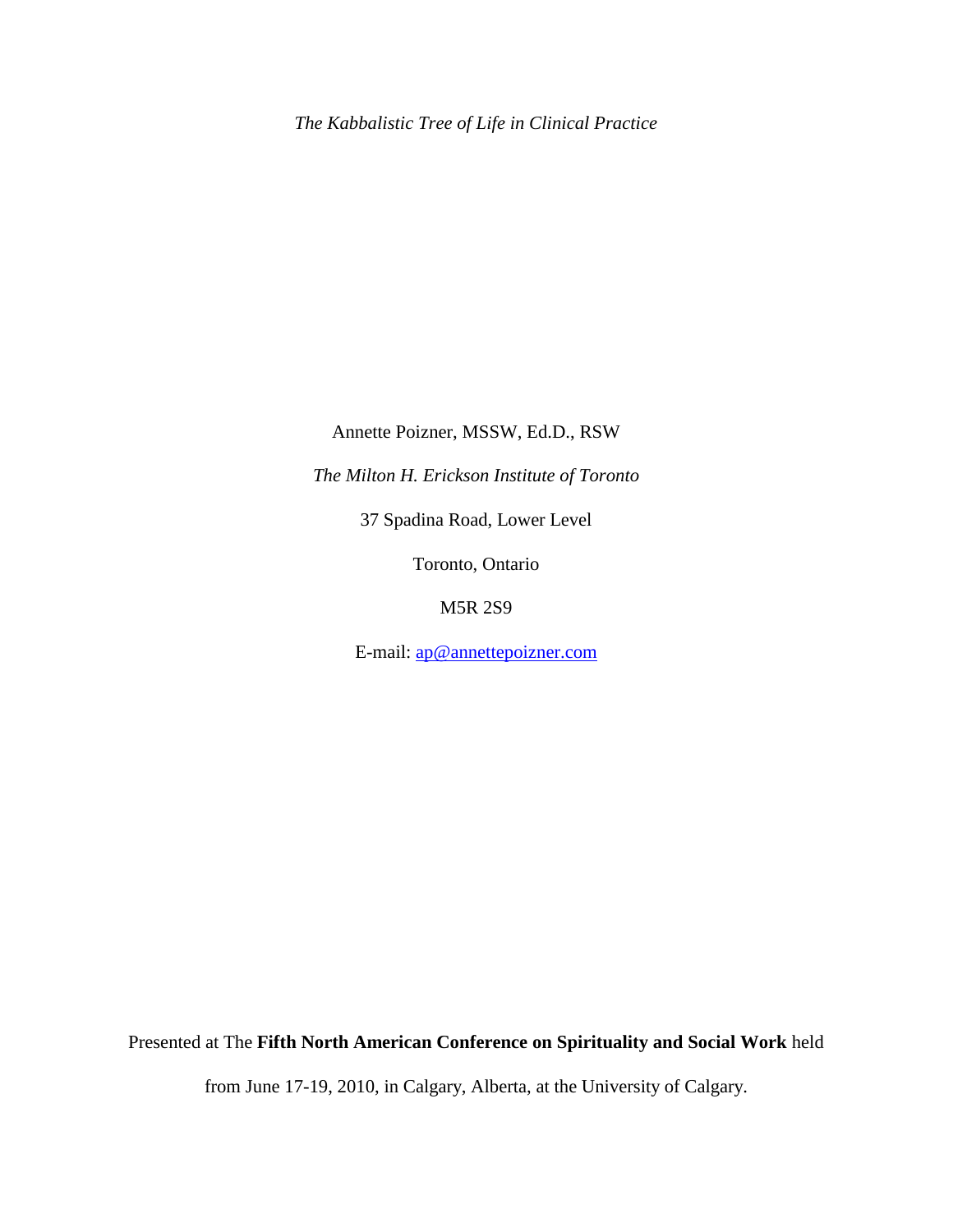# **Abstract:**

Though many clinicians have integrated spiritual modalities into clinical practice, the psychology of Kabbalah, the Jewish mystical tradition, has attracted little attention despite reported brief therapy applications. This article explores the clinical use of the Tree of Life, the Kabbalah's conceptual map of the body/mind. On the strength of anecdotal reports, it is suggested that the Tree of Life can facilitate the assessment of clients and can thereby guide the therapeutic process. This paper will introduce the Tree of Life as it potentially informs clinical assessment, guides the intervention phase of psychotherapy and facilitates brief therapy.

### **Biography:**

Annette Poizner, MSSW, Ed.D., RSW, is a Director of the Milton H. Erickson Institute of Toronto. She founded and chairs the Jewish Health Alliance, a continuing education organization which explores the intersection between Judaism and the healing arts. She completed her graduate social work degree at Columbia University. In the course of completing a Doctorate in Counselling Psychology at the University of Toronto, she investigated and wrote a doctoral dissertation on the clinical use of graphology. Her as yet to be published manuscript, *Reading the Soul*, presents graphology through the lens of Kabbalah.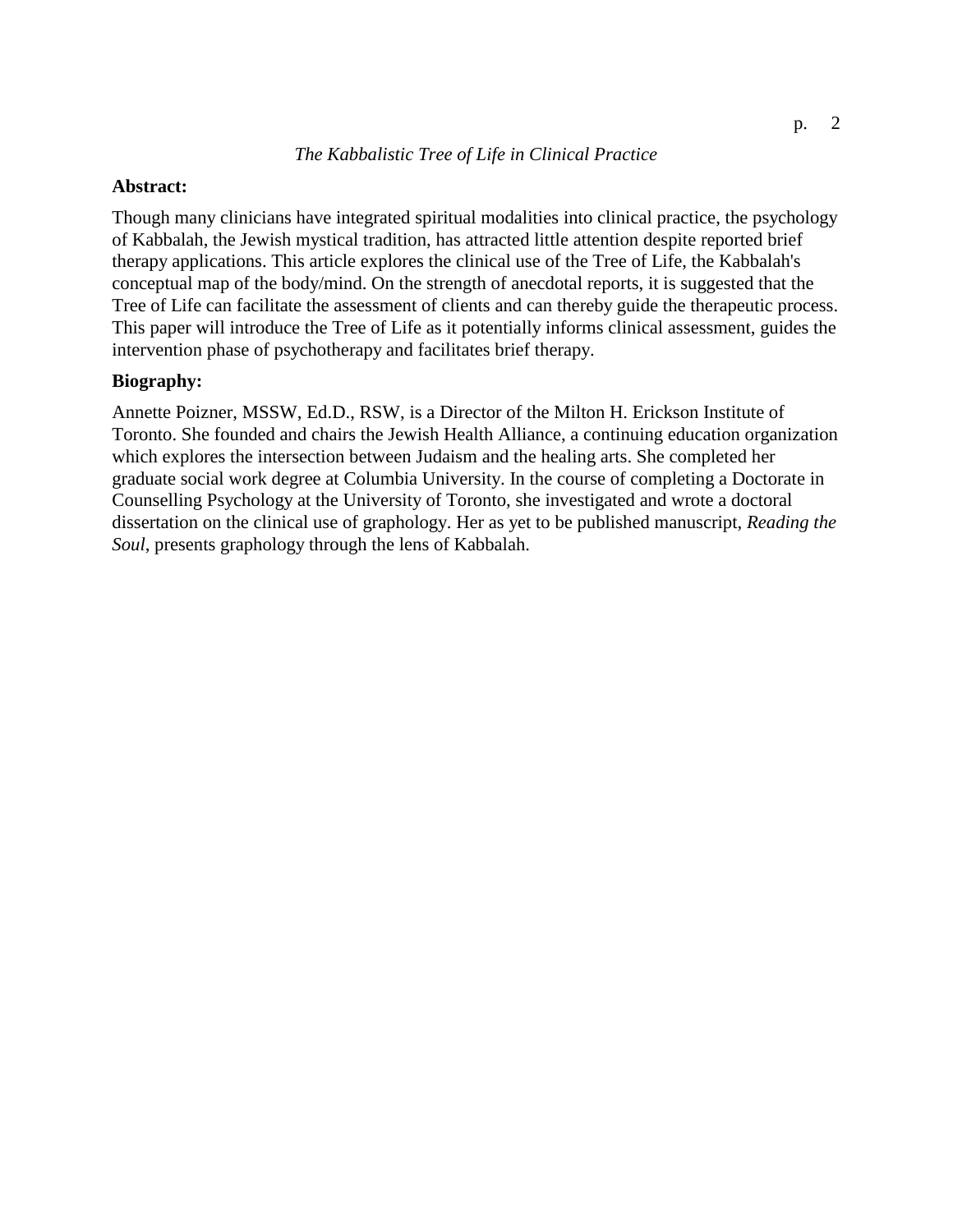The Tree of Life is an iconic symbol that is discussed with frequency in classic Jewish mystical texts. It is understood as a conceptual map of reality with the following explanation: according to Kabbalah, the Creator manifests 10 specific attributes when interacting with the creation. He used these attributes to create the world and continues to use them to maintain his creation. These attributes are consequently the core constituent elements of creation. Every being or object is comprised of these attributes in some configuration or permutation. For example, a rock may be composed of several of the lower attributes (which are denser and therefore relate to physicality). In contrast, only the human, made in the image of the Divine, is composed of all 10 attributes in approximately equal measure. In fact, the 10 attributes and the Tree of Life, more generally, are understood to correspond to the human body and to the psyche. The Tree of Life, then, is offered as a map of the self and as such provides an interesting framework for understanding human nature (Schneider, 2001).

The clinical use of the Tree of Life has garnered minimal attention from mental health practitioners despite clinical literature documenting this use (Frankel, 2003, Weiss, 2005). This paper introduces the Tree of Life by providing its context in Jewish scripture and summarizing how this map conceptualizes the human psyche and understands mental health. Finally, the clinical use of the Kabbalah's framework will be discussed, particularly referencing its application to the practice of brief psychotherapy.

### **The Tree of Life in Jewish Scripture:**

First mention of the Tree of Life is found in the Hebrew Bible. According to the creation narrative, the Tree of Life and the Tree of Knowledge of Good and Evil were both located in the center of the Garden of Eden (Genesis 2:9). After Adam and Eve ate the forbidden fruit from the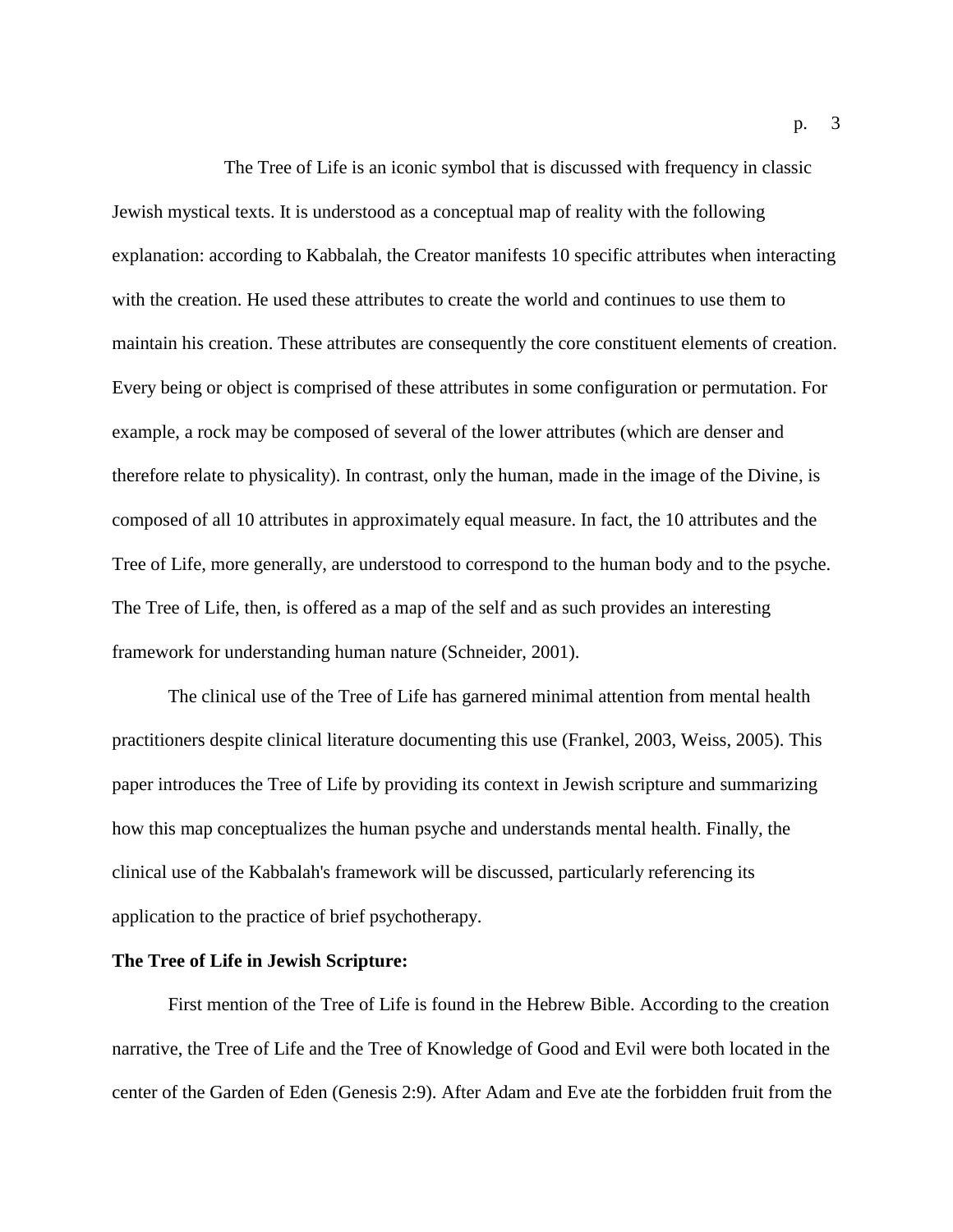Tree of Knowledge, they were banished from the Garden to prevent them from accessing the Tree of Life and eating its fruit, thereby achieving eternal life (Genesis 3: 22).

The Tree of Life is mentioned only four times in the Hebrew Bible. In contrast, the ancient mystical texts, designed to elucidate the inner, hidden dimension of sacred text, make frequent mention of it. Likely, the oldest such reference is found in the *Sefer Yetzirah* (The Book of Creation), a book whose authorship is undetermined. The date of authorship is also unknown. While commentaries of this book were written in the 10th century, references to this text appeared in the first century. Some traditions assert that this text dates back to biblical times. According to the text itself, its teachings are those of Abraham. Other sources attribute the text to Rabbi Akiva who lived from 12-132 CE (Kaplan, 1997).

#### **The Tree of Life As a Map of Body/Mind:**

The Tree of Life, visually represented by a diagram of 10 circles organized along three pillars and inter-connected by 22 pathways, functions as a map of both the human body and the psyche (and also as a map of the creation, more generally). Beyond just being a map of attributes and the pathways which connect them, the Tree of Life represents the energy flow between Creator and creation. It is an energy grid which is animated by light that courses in from Heaven above. The flow of light coming in is adequate to ensure vibrant health for the system as long as all the channels or pathways in the system permit full flow. When there is significant impurity in the system, though, channels become blocked, preventing the proper distribution of energy throughout the energy grid.

Describing the functioning of the Tree of Life, Steinsaltz (2006) recounts an allegory: a king has a small island which is inhabited by birds. The king has arranged an intricate network of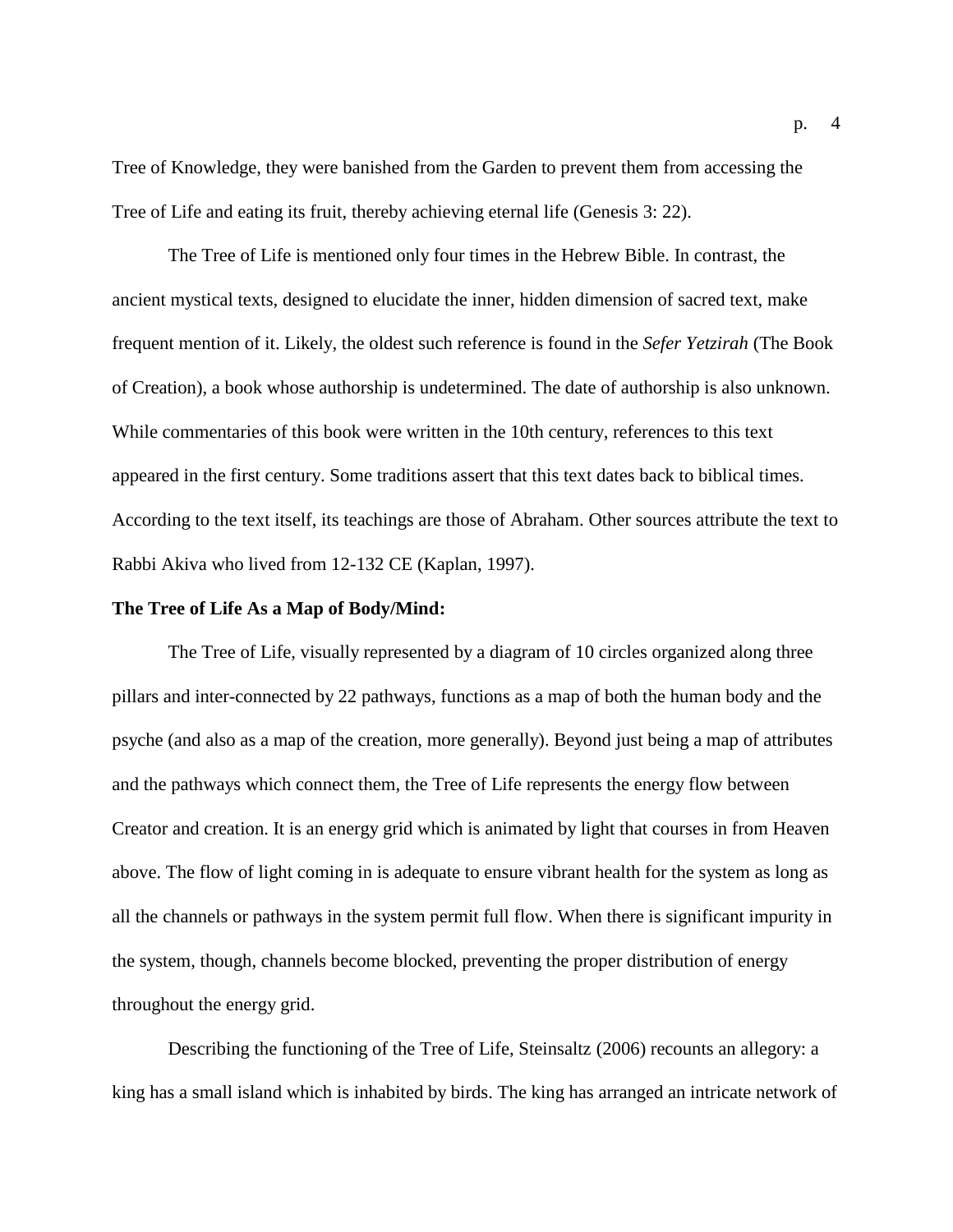channels which provide the birds with the necessary food and water and, under normal circumstances, they will access the flow of nutrient without interruption. If, though, the birds play in the dirt and peck at the channels, they may block or break the channels, partly obstructing the flow from above. In keeping with this metaphor, we will understand that the state of flow that characterizes any given individual's energy grid will relate in part to the avoidance of sin. In other words, the practice of right thought, speech and action promotes purity and encourages optimal flow in the system.

At this point, it becomes clear that any given pathway or attribute in the energy grid can be characterized by blockage or flow. Clean channels facilitate the optimal flow of energy and are associated with vibrant health. Each individual can choose a lifestyle which will encourage purity, facilitating the free flow of channels, or its opposite. The individual can pursue selfperfection or choose to neglect this task. The individual who fails to maintain a state of purity is subject to distortions in feeling, thinking or doing. Negativity takes root which can manifest psychologically as difficult symptoms or behaviorally as inappropriate or immoral conduct.

To add more complexity, each individual is endowed with areas of blockage in his or her energy grid. The Creator deliberately implants flaw, physical, spiritual or psychological, so that each human can participate in a type of self-repair which, if done consistently, leads to everincreasing levels of psychospiritual growth. Those individuals who have, in one way or other, perfected an energy grid otherwise flawed by defect earn the distinction of having truly made themselves in the image of the Divine -- who Himself manifests perfection (Luzzatto, 1997).

# **The Tree of Life and Optimal Mental Health:**

One of the criticisms leveled at Western psychiatry is its focus on pathology (Walker,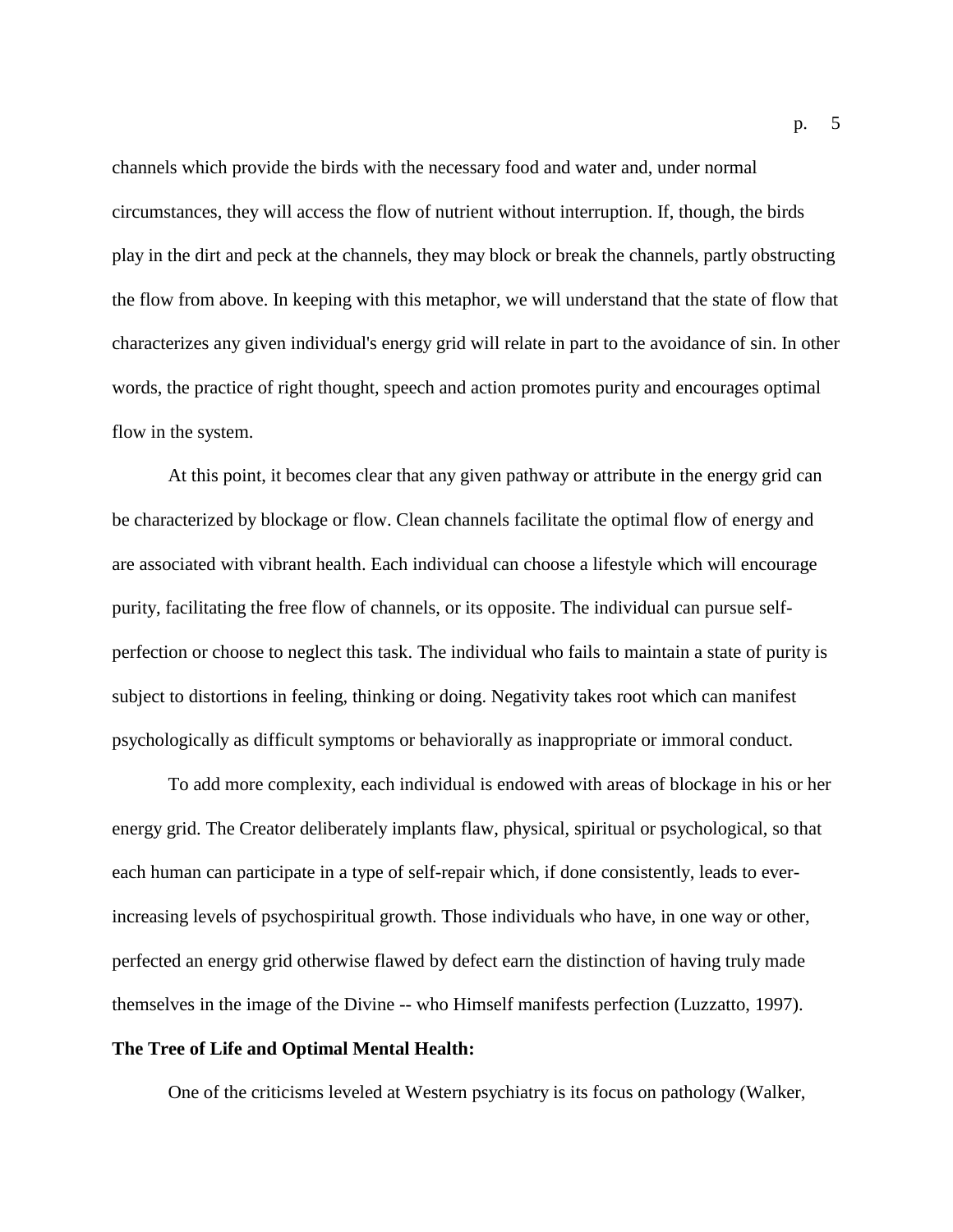1996). The Diagnostic Statistical Manual-IV (American Psychiatric Association, 1994) delineates a detailed map of pathology. Classifying disorders and maladies, it lacks a systemic, organized way of understanding optimal mental health. In contrast, the Kabbalah's model of the psyche distinguishes itself by providing a hypothetical "map" of mental health in its ideal state.

As an energy model, the Kabbalistic Tree denotes 10 attributes, each of which, the theory asserts, must be cultivated in right measure in order to facilitate best health. Further, the map's 22 pathways connect the attributes to each other. Each pathway is associated with a particular psychological skill set, character trait or a particular archetype which must be mastered in order to experience optimal mental health. By way of example, the model asserts that each individual must be able to experience him or herself as strong and dynamic (thereby animating the archetype of the 'hero') and, conversely, must also be able to generate humility and have the capacity to be receptive to leadership from others when this behavior is appropriate. The two 'skills' just mentioned are each associated with one particular pathway in the mystical model.

When a given attribute is animated in right measure the individual expresses that attribute in a balanced way. By way of example, if the attribute governing the capacity to be warm and loving is properly animated, the individual is appropriately warm and loving -- neither too needy, on one hand, nor too emotionally distant, on the other. In virtually any circumstance, this individual expresses the appropriate degree of emotional warmth. When this attribute is overlyenergized, the individual may be too dependent, too demonstrative or too oriented to pleasing others. When this attribute is under-energized, the individual may avoid emotional expression and be emotionally withdrawn. In order to experience optimal mental health, every attribute must be animated in a measured way.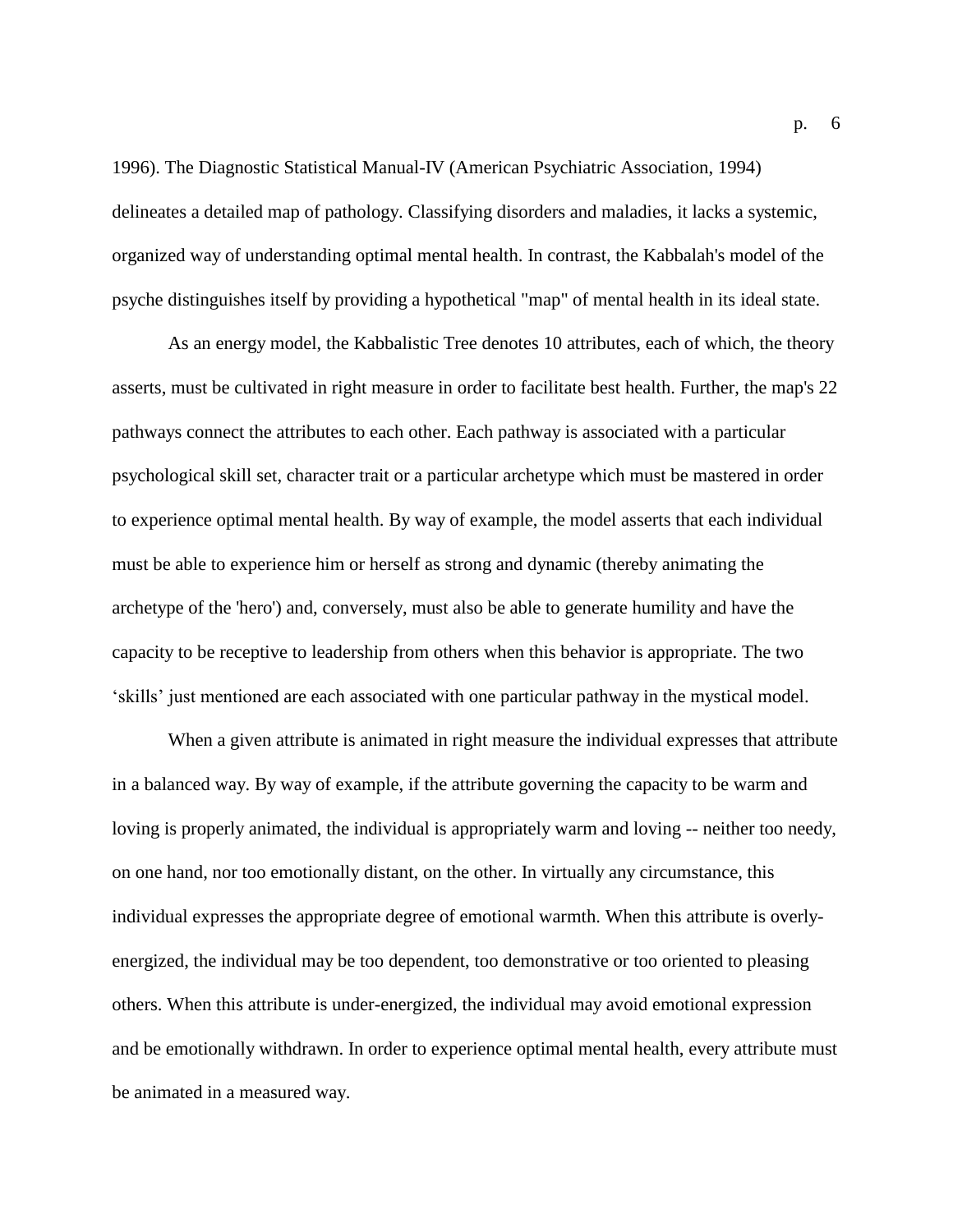Achieving a harmonious balance between the attributes is not simple for an additional reason: every individual has been endowed with one or two attributes which are over-energized. These attributes represent favored ways of relating in the world. Strongly energized attributes fuel talents and overriding interests, on one hand, but also fuel vices, on the other. Any overcharged attribute necessarily promotes excesses or even addictions in the personality. By way of example, the individual who possesses the attribute of discipline in overabundance may be productive and hard-working but may also be too frugal, too critical or otherwise be emotionally withdrawn.

The Kabbalah's model encourages individuals to manifest talents while taming down the vices that coexist beside the strengths. Doing this will create better energetic flow in the energy grid, taming those attributes which are bloated and encouraging better flow to attributes which are under-energized.

The reader may note that this model normalizes psychological problems by asserting that each and every individual is faced with excesses that need to be managed. There is no stigma associated with character flaws. The Kabbalah sees these challenges as no less than the reason the individual incarnates and perceives their remedy as the path to self-perfection.

In summary, Kabbalah offers a detailed map of those attributes, character traits and specific skill sets it deems essential for optimal mental health. The individual pursues perfection by calibrating each of the above. When properly modulated, they all operate harmoniously together and the identity emerges. Ten attributes and 22 pathways transform into the experience of a self that is unified.

The concept of the unified self warrants elaboration. By way of metaphor, a cook can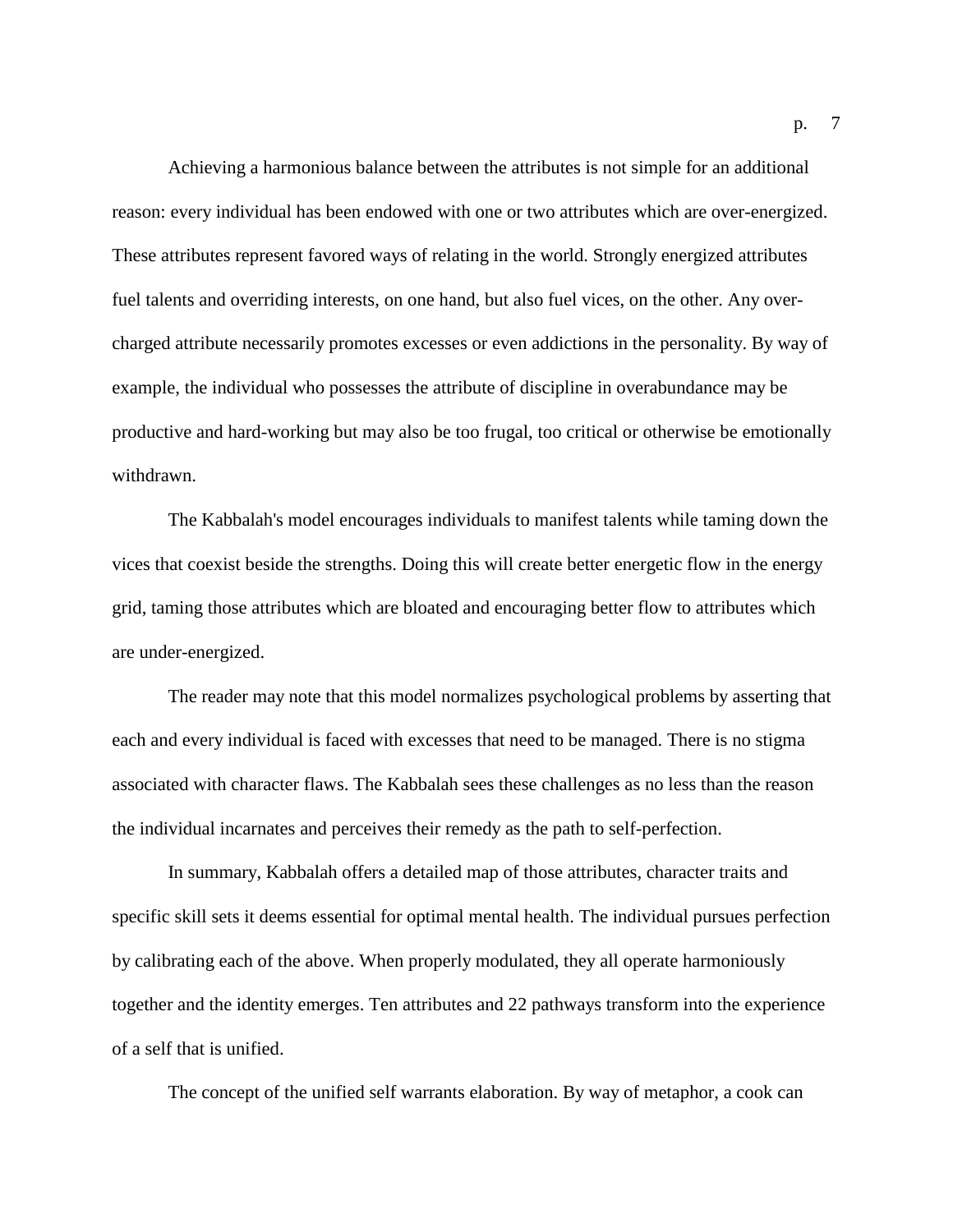place soup ingredients in a pot but all the ingredients remain separate until the soup is cooked. Those ingredients only become unified (and useful) when they are cooked together, each intermingling with the other. In the mental health professions, we recognize the importance of integrating the disparate parts of the self which some call "parts" or "ego states" (Stone & Stone, 1989) -- likened to the soup ingredients -- into a unified, singular identity. This singularity of self, once achieved, promotes stability in the personality and is a hallmark of psychological health. It also has the individual coming to resemble the Divine -- who is known, in the Jewish vernacular, as One.

#### **The Tree of Life in Clinical Assessment:**

The Tree of Life has two specific applications in the context of clinical assessment, the second of which is a skill which follows from the first. The first application involves using the Kabbalah's intricate composite map of the psyche as a lens through which to understand personality and as a frame to map out intra-psychic dynamics of individual clients. Once the practitioner has achieved a strong working knowledge of the latter framework, he or she is able to engage in the second application: using that framework to interpret dreams or other projective material that clients bring to sessions.

## **Assessing Clients using the Tree of Life:**

Psychotherapists who wish to use the Tree of Life clinically must study the attributes and pathways in some depth, familiarizing themselves with the character trait or skill that relates to each. Once they acquire a good working knowledge of this model, they can understand client's symptoms or personality traits through the lens of Kabbalah and ca wake up wake up n formulate detailed feedback to give to each client in the assessment phase of therapy. That general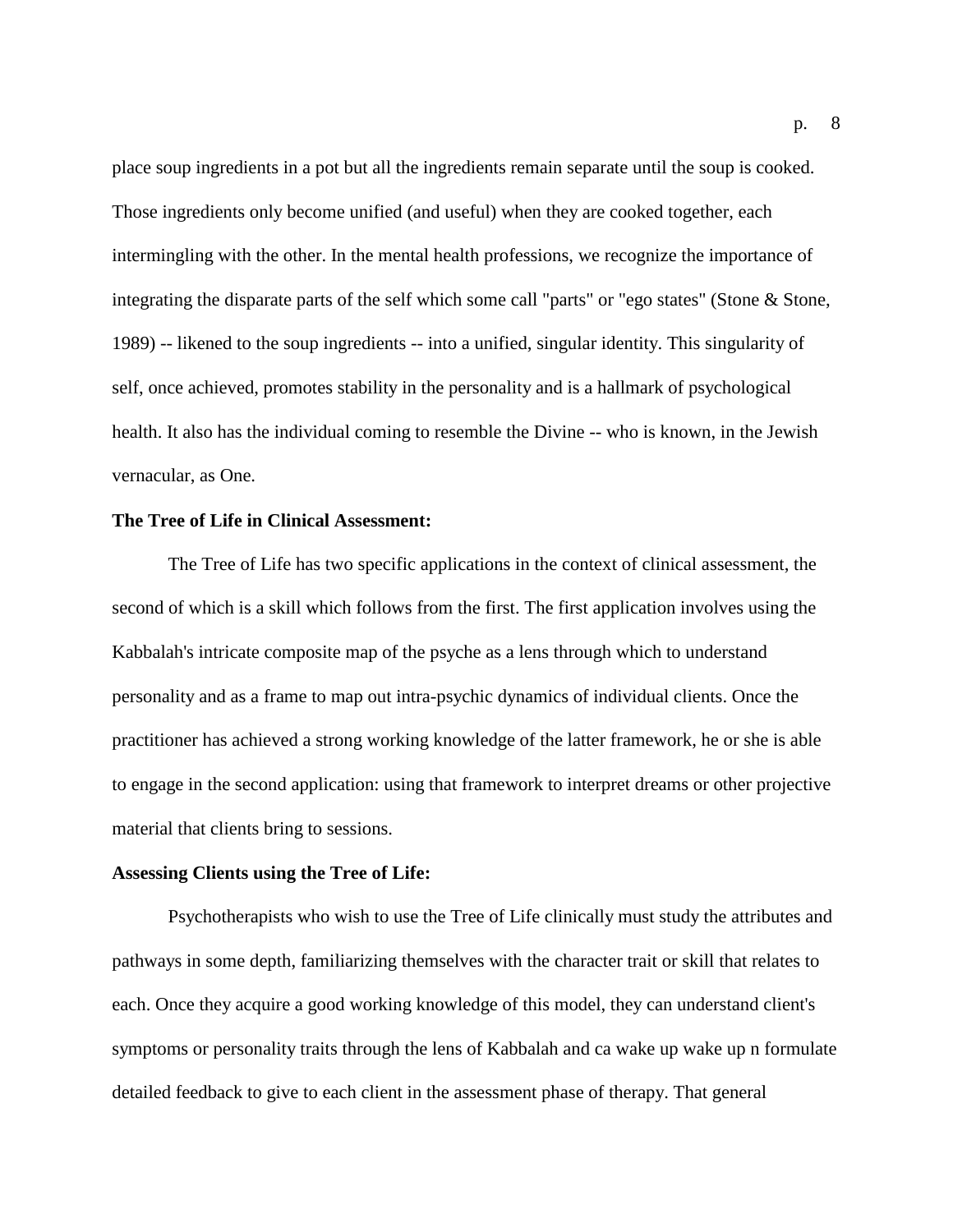framework has been introduced above. It is beyond the scope of this paper to present a detailed treatment of the character trait or skill sets associated with each of the 10 attributes and 22 pathways.

### **Understanding Projective Material through the Lens of the Tree of Life:**

Once the therapist has a working knowledge of the mystical model and its component parts, he or she potentially uses that framework when interpreting clients' dreams or other projective material that clients bring into therapy. By way of elaboration, projective psychology is a discipline which presumes (a) that humans are fundamentally expressive and (b) that people inadvertently project their personality styles and character traits when they perform virtually any task. Projective assessment has clinicians analyzing materials that clients submit, which could include artwork, drawings, writing assignments or other productions, and discerning information about the client's personality and character (Murstein, 1965). Interestingly, anecdotal evidence accrued by this author suggests that the mystical model may have application when performing projective assessment, allowing therapists to give clients accurate feedback about their personality styles and character traits after analyzing materials using the lens of the mystical framework.

With regards to additional projective materials that therapists can use to analyze their clients: clients can be asked to make up a story in the session and themes generated can be analyzed using the mystical framework. Clients can generate a list of their 10 earliest memories which are then analyzed to reveal personality issues (Shulman & Mosak, 1988). In this author's experience, those 10 memories will show a correspondence to the 10 attributes of the Tree of Life and looking at them from this vantage point allows the informed therapist to derive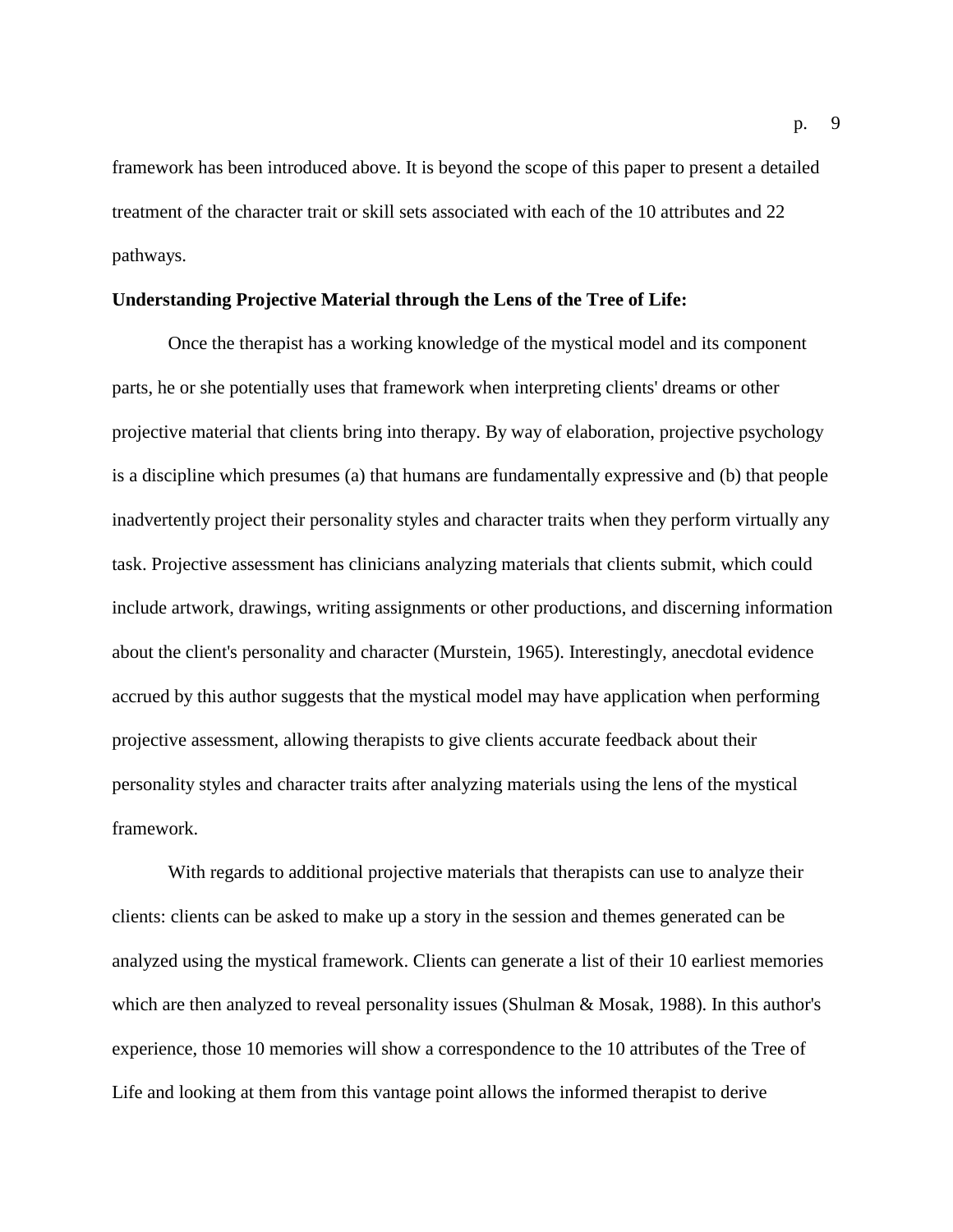additional personal information.

This author has also explored the correspondence between graphic characteristics of handwriting and the 10 attributes of the Tree of Life. Handwriting can be analyzed to reveal information that relates to the personality and mental health of the writer (Poizner, 2003; Poizner, 2004) but can also be analyzed through the lens of the mystical model. In summary, clinicians who are familiar with the mystical model can derive personal information about their clients on the basis of projective material that clients either bring to session or that which they generate within the session.

#### **Monitoring Change using the Tree of Life:**

While therapists can use the mystical framework at the outset of therapy to gain insight into clients they can also use the framework over the course of therapy to perform ongoing assessments and register changes as they unfold. One of the most simple means of doing so involves the use of imagery. Clients can be directed to image any given specific pathway. By way of example, a client may be asked to image a pathway that, according to the Tree of Life, connects the right shoulder to the left shoulder. The client is not forewarned about which skill set is associated with that particular pathway in the energy grid.

In this author's experience, some clients, harboring extreme blockage in a specific channel, will not be able to conjure up an image of that channel. Some clients will be able to imagine the channel but will perceive that there is minimal flow of energy moving through it. Other clients who have no difficulties in the relevant skill set may report a channel flush full of energy. On the basis of anecdotal evidence, this author has found that clients' self-reports about the flow in channels reveals information about whether they have or lack mastery with the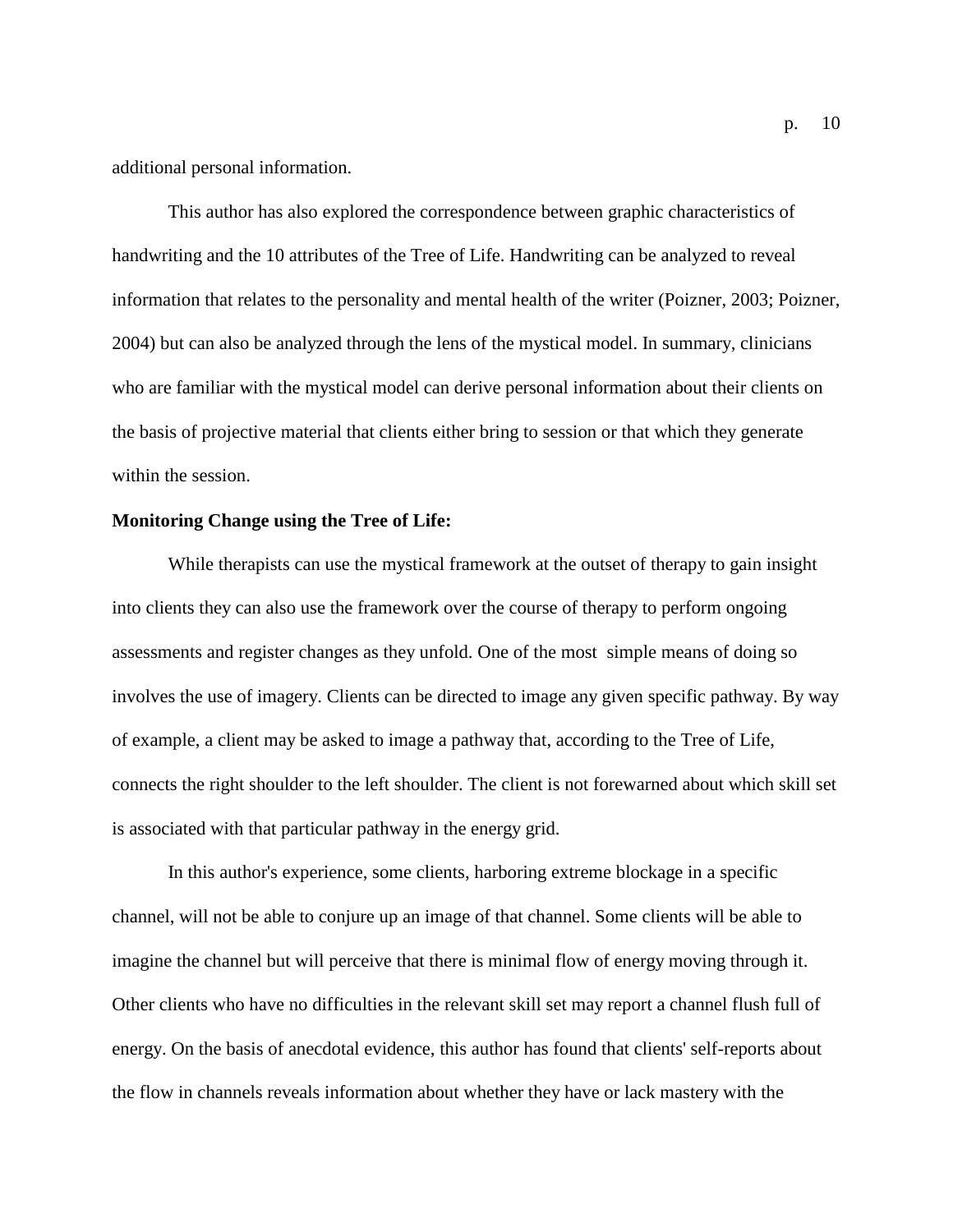character trait or skill set that relates to that given channel.

### **The Tree of Life in Treatment:**

Once a therapist has completed an assessment of the client and generated hypotheses about those areas of the client's energy grid which are blocked, bloated, under-functioning or clear and balanced, treatment can target desired change in the energy grid. The mystically inclined therapist can do specific resource building exercises to help the client cultivate the particular character trait or skill set under discussion. The therapist might use Eye Movement Desensitization and Reprocessing (Shapiro, 1995) or techniques derived from Neuro-Linguistic Programming (Andreas & Andreas, 1987) in order to help the client cultivate particular character traits or attributes. Therapists may use hypnosis or whatever other modalities they routinely use to strengthen the client's access to a desired personality trait. While performing these exercises, the client is also directed to imagine the strong flow of energy coursing through the body's energy grid, specifically focusing attention on those spatial locations in the body that correspond to the character trait or skill set under discussion.

In summary, therapists can use the Kabbalah's hypothetical map of the psyche to tentatively identify those character or personality traits that the client needs to cultivate in order to achieve better mental health. Therapists can use the model to plan a course of treatment designed to activate the related channels and attributes. Therapists can also consider relationships between pathways and attributes, as posited by the model. For example, if a client is weak in a particular attribute, the therapist may begin by working on pathways that lead into the attribute according to the map. In other words, the therapist may not initially directly work on helping the client to cultivate a needed attribute. Instead, the therapist may target those character trait or skill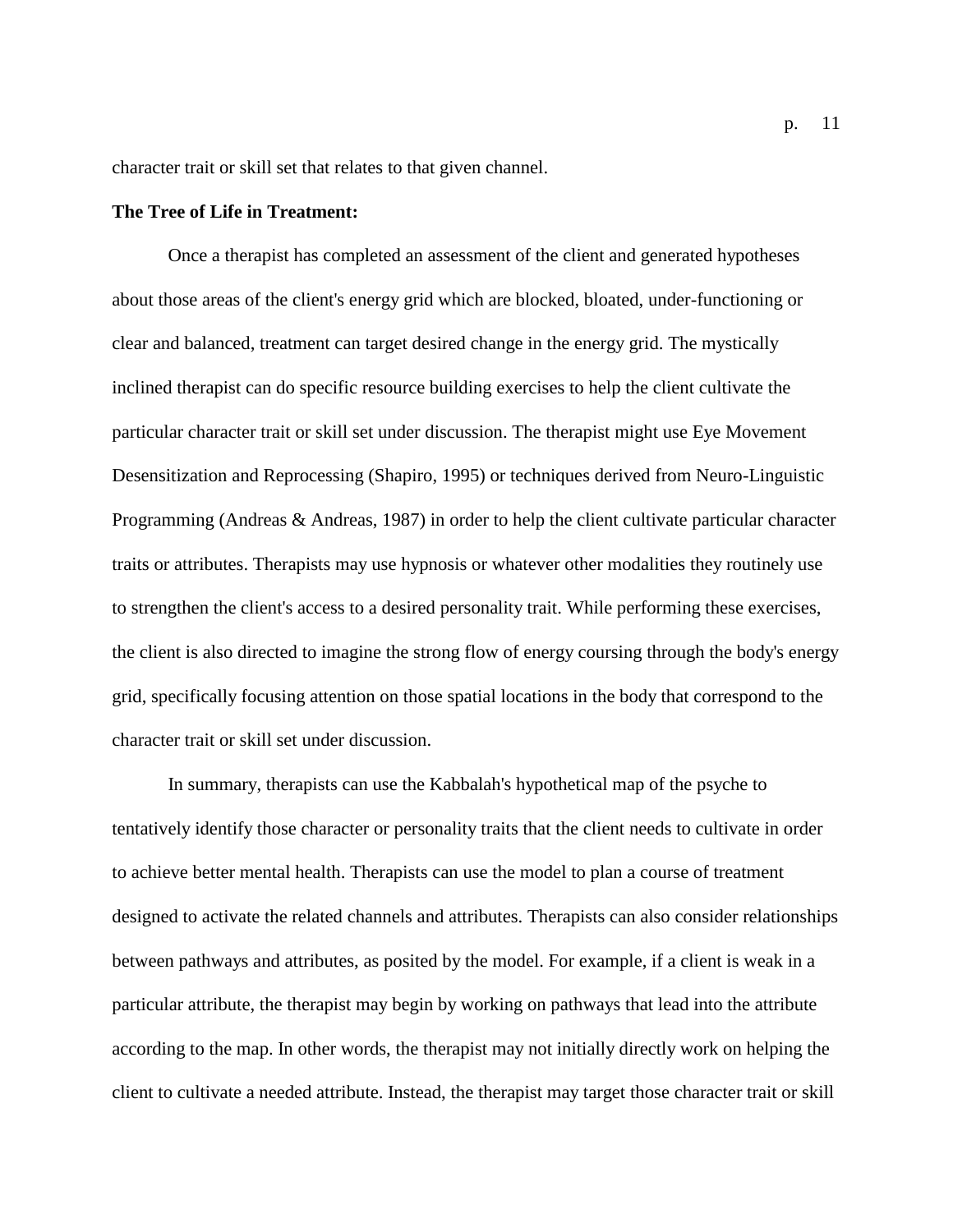set associated with channels that feed into the energy center in question as a less direct but in some cases preferred strategy.

As an aside, one notes that this model requires clients to cultivate character traits or skill sets that are not necessarily deemed important in secular models of psychology. For example, one archetype that is construed by the mystical model as necessary for proper flow of energy in the chest area is that of the sage or wise elder. Kabbalah asserts that each individual needs exposure to elders and ultimately needs to manifest this archetype personally in order to achieve optimal mental health. Thus we see that Kabbalah, with its decidedly spiritual orientation, extends contemporary notions about those fundamental and necessary facets of selfhood that need to be developed in order to actualize the self.

### **Brief Therapy Applications:**

In the context of current economic realities, therapists need assessment tools which expedite treatment by helping them quickly access information about any given client's personality style and intra-psychic situation. This author would assert that therapists who learn the mystical framework are well able to use this frame to interpret clients' dreams and also other projective materials that clients bring to session. When therapists are able to provide substantial personal information to clients within the first two meetings of therapy, they establish their credibility and clients often become intrigued, hopeful and motivated to undertake treatment, facilitating a successful brief therapy.

A case example illustrates the value of using the psychology of Kabbalah in the context of brief therapy. Hannah, 18, had been experiencing worsening obsessive compulsive symptoms for the past 18 months. She was gripped with worries that she was dying of a terminal disease.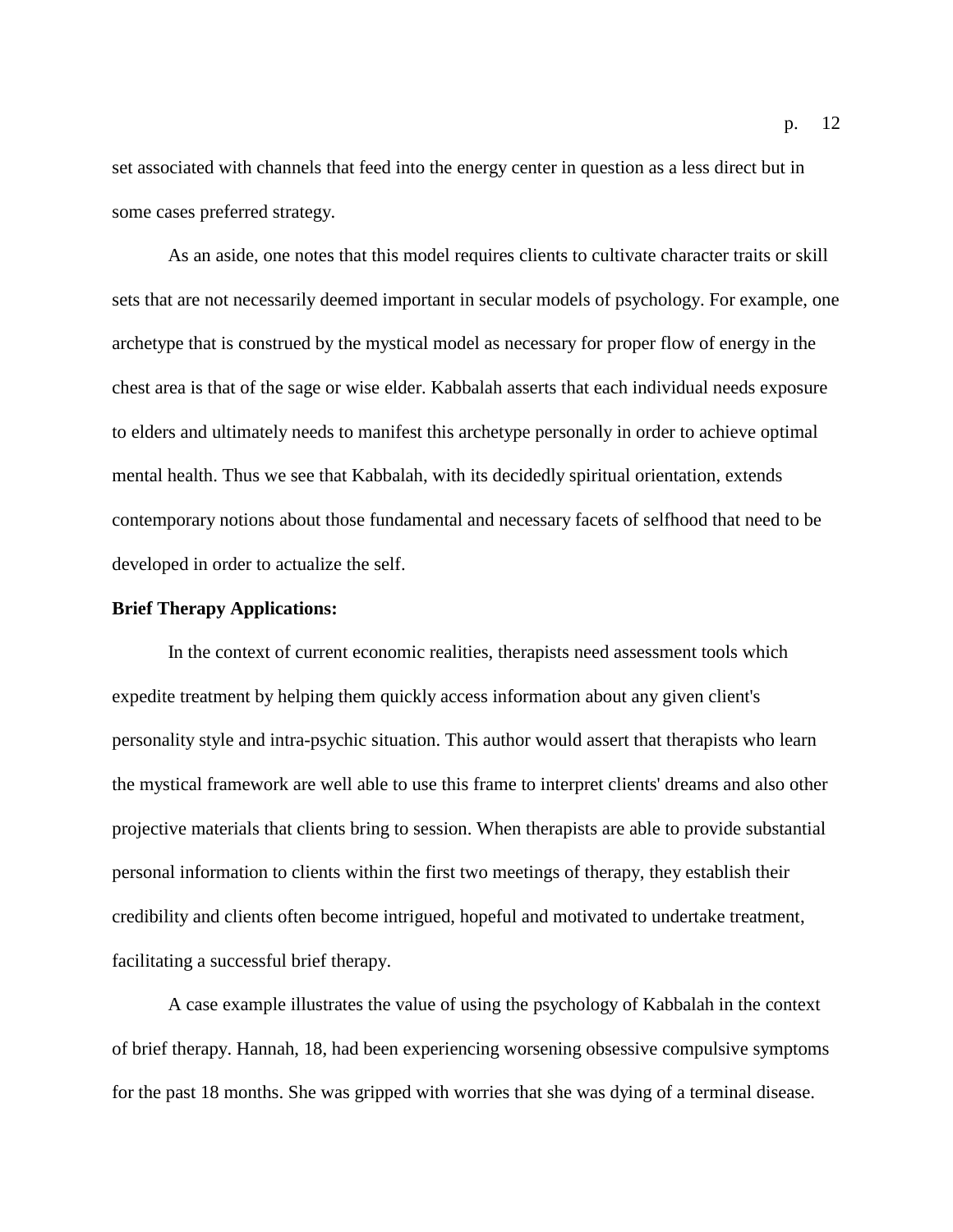She sporadically went to her doctor for a medical exam and each time he found her to be healthy. She routinely accepted the doctor's reassurance but then came to doubt it. Her worries always returned.

Further, every night, she would perform extensive checking rituals to ensure the safety of her parents' home. She could only rest after checking the furnace, the windows, all locked doors, the stove and other potential safety hazards. These rituals took two hours to complete. She was in her last year of high school and did not have any specific plans for her future because she was so preoccupied with the symptoms she was experiencing.

Her therapist referred her to a psychiatrist in order to determine whether medication was indicated. In an effort to avoid medicating the client, the psychiatrist recommended an assessment with this author. Upon reviewing the projective materials she had submitted (which included a written account of her 10 earliest memories, a handwriting sample and two projective drawings) the author hypothesized that this young woman was experiencing a pronounced deficiency in two particular energy channels located on the left side of the body. One of these channels governs the archetype of the hero and associates with the person's ability to experience the self as strong and dynamic. The other pathway associates with the individual's ability to powerfully move forward and have an impact in his or her environment. These psychological strengths allow the person to feel robust and competent in the world and were targeted for therapeutic intervention.

This author had 10 one-hour sessions with the client over as many weeks. The goal was to use a range of exercises, imagery techniques and therapeutic modalities in order to help strengthen her experience of herself as strong and well able to have a strong impact on her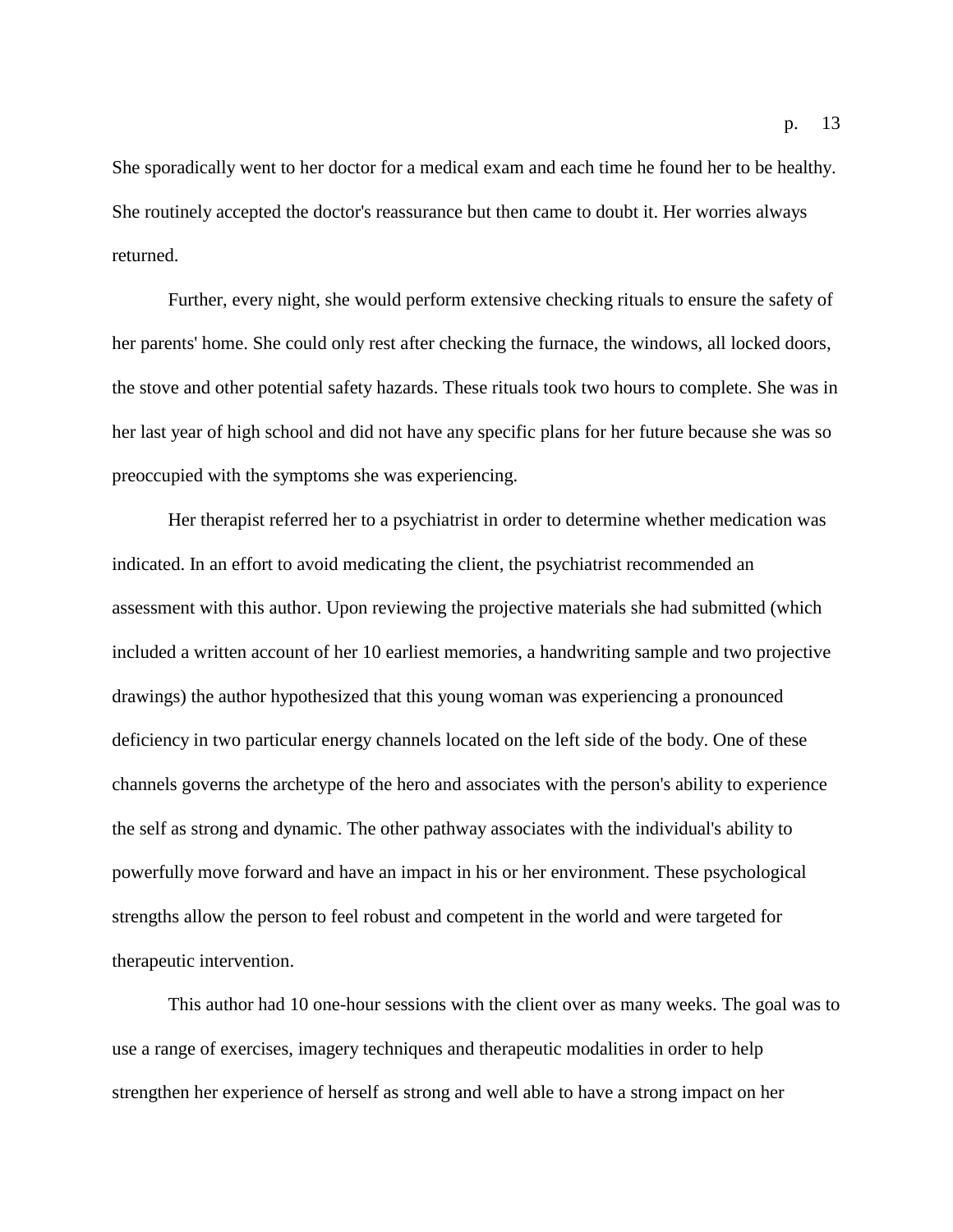environment. When the brief therapy was terminated, the client's symptoms had abated and she was only spending five minutes reviewing potential safety hazards in the home before bed. The client went on to enroll in a college program, having decided on a vocation that involved working with children.

# **Conclusion:**

Using the psychology of Kabbalah to understand clients and to help clients understand themselves may expedite the assessment phase of therapy and catalyze the client to participate in a brief therapy process in an animated and motivated manner. Additional research is necessary to further explore the value of using the Tree of Life as a frame of reference in clinical practice. This will only occur if clinicians begin to extend their interest into one of the lesser-known spiritual frameworks that begs to be investigated.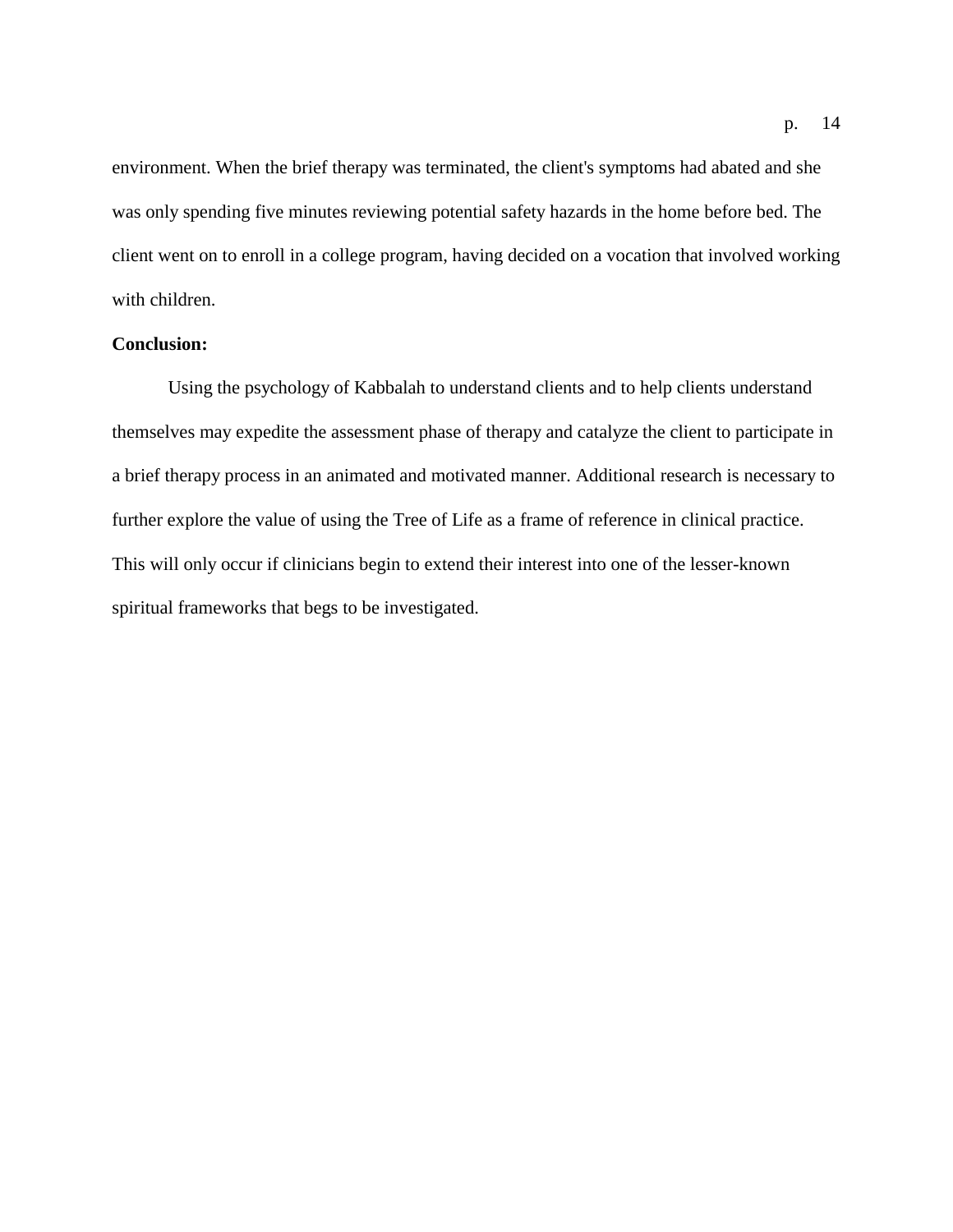#### References

- American Psychiatric Association (1994). *Quick reference to the diagnostic criteria from DSM-IV*. Washington, DC: American Psychiatric Association.
- Andreas, Steve & Andreas, Connirae (1987). *Change your mind and keep the change*. Moab, UT: Real People Press.
- Frankel, Estelle (2003). *Sacred therapy: Jewish spiritual teachings on emotional healing and inner wholeness*. Boston, Massachusetts: Shambhala Publications.

Kaplan, Aryeh (1997). *Sefer yetzirah: The book of creation.* York Beach, Maine: Weiser Books.

Luzzatto, Moshe Chaim (1997). *Derech Hashem*. New York: Feldheim Publishers

Murstein, Bernard (1965). *Handbook of projective techniques*. New York: Basic Books, Inc.

Poizner, Annette (2004). Graphology in clinical practice. *Psychologica*, 24 (1): 1-18.

Poizner, Annette (2003). Graphology in psychotherapy: A pilot study exploring clients' and therapists' perceptions of graphology use. Unpublished doctoral dissertation, University of Toronto.

Roman, Klara (1952). *Handwriting: A key to personality.* New York: Pantheon Press.

- Scherman, N. & Zlotowitz, M. (Eds.). (2000). *The Torah, Haftaros and Five Megillas with a commentary anthologized from the rabbinic writings.* New York: Mesorah Publications, Ltd.
- Schneider, Sarah (2001). *Kabbalistic Writings on the Nature of Masculine & Feminine*. Northvale, New Jersey: Jason Aaronson Inc.